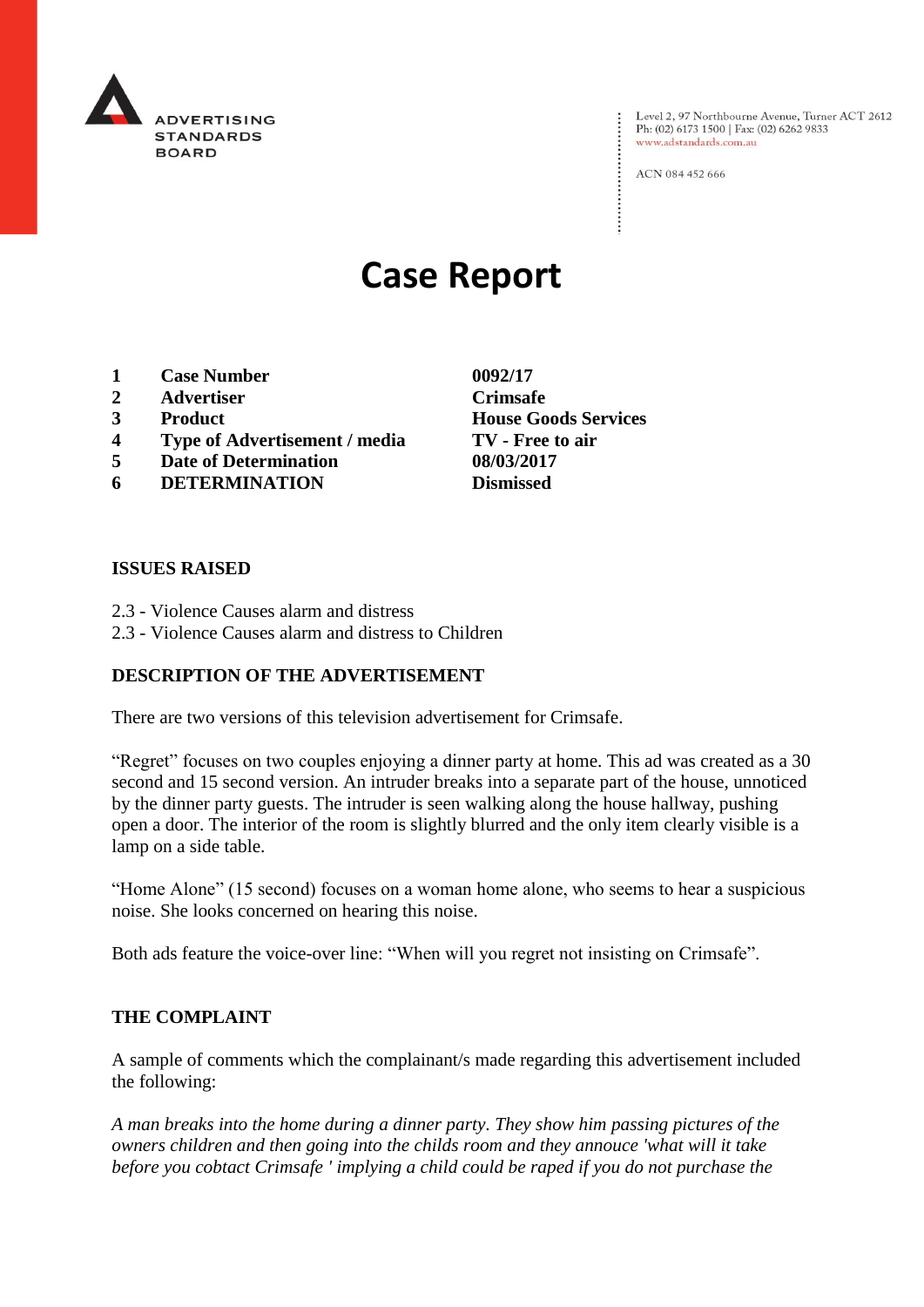*product. Its a horrible low for potential profit and as a young mother it has offended me very much.*

*This advertisement resembles a horror movie and is intended to scare people into buying the product. My 16 year old daughter alerted me to the scariness of the ad earlier in the week, and just as well, because I was able to stop my 14 year old (who sufers from generalised anxiety and panic disorder) from seeing the majority of the ad. If she had seen this ad on her own while watching TV she would have been extremely traumatised and would have had trouble sleeping. The graphic nature of this ad, with the close ups of the knife and the intruder heading into a child's bedroom, is not acceptable in G, PG or even M rated timeslots. It shouldn't be on TV at all.*

*This ad is absolutely terrifying. Plays on developing anxiety and instilling fear. My 3yo saw this ad, as it was shown during the morning, and was very upset about the scary man coming and entering a child's room. This is very extreme and could cause a lot of distress for children and also adults.*

*This Ad clearly aims to invoke fear among the vulnerable elderly sector of our community, suggesting they are not safe in their own homes. This advertisement is predatory in nature specifically depicting an elderly woman in fear, created by the perception of her vulnerability to home invasion.*

*My elderly parents and mother in law experience this vulnerability and I find any form of advertising that exacerbates and preys on this vulnerability is offensive and unconscionable in its predatory and exploitative intent. There are better ways to promote this product than the base creation and exploitation of fear in vulnerable individuals. On that basis I ask that it be removed from broadcast.*

*The advertisement is saying if you don't have crimsafe screens you are taking a huge risk of letting an intruder in to your home and your child's bedroom. If a child saw this advertisement it would leave them frightened and scared and as a parent I couldn't' stop thinking about the disturbing ad that promotes the product. The ad effectively communicates that while you are hosting a dinner party with your friends and enjoying yourself (as any family should be able to do) if you don't have crimsafe screens a criminal will break in to your home and enter your child's room. It's a fear campaign to obtain sales of their product and it's disgraceful. The advertiser has decided to take the 2009 'grim reaper' campaign approach, however they are not advertising a spreading disease to raise awareness, they are trying to scare the general public and say they aren't safe unless they buy their product. This commercial should not be on air and they should find a better way to sell their product. They should be ashamed of themselves.*

#### **THE ADVERTISER'S RESPONSE**

Comments which the advertiser made in response to the complainant/s regarding this advertisement include the following: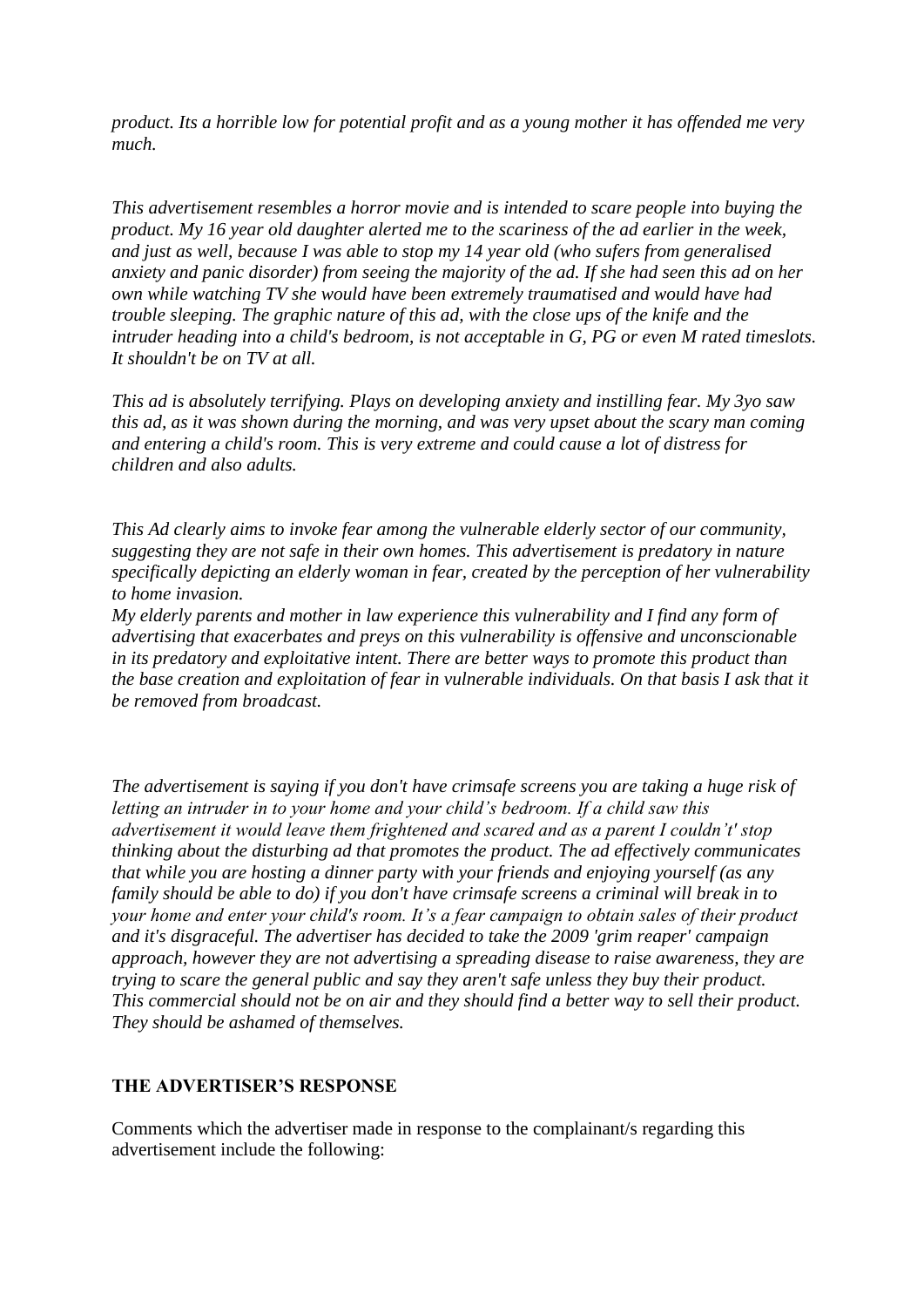*NOTE - the complaints refer to two different TV ads. Full details are:*

*The rating on all commercials is General/Warning "W"*

*"Regret" advertisement 30 sec – W4716ROA "Regret" advertisement 15 sec – W4717ROA "Home Alone" advertisement 15 sec – W4719ROA*

*Our full response to Section 2 of the Code of Ethics follows:*

*2.1 Advertising or Marketing Communications shall not portray people or depict material in a way which discriminates against or vilifies a person or section of the community on account of race, ethnicity, nationality, gender, age, sexual preference, religion, disability, mental illness or political belief.*

*The commercials do not discriminate against any person or section of the community.*

*2.2 Advertising or marketing communications should not employ sexual appeal in a manner which is exploitative and degrading of any individual or group of people.*

*There is no sexual connotation or appeal, either intended or implied, within these commercials.*

*2.3 Advertising or Marketing Communications shall not present or portray violence unless it is justifiable in the context of the product or service advertised.*

*The commercials do not contain any violence. The tool used for the break-in is a screw-driver, which is a very common tool for a burglar to use. I believe the close-up shots make it very obvious the tool is not a knife.*

*The ad "Regret" (Dinner Party) is shown in a 30 and 15 second version. It shows an intruder breaking into the home, unbeknownst to the people at home enjoying their meal and chatting. The intruder quietly moves through the house in an area away from the people. The implication is that his intent is theft, not violence. A child's drawings and toys are seen within the house to suggest that this is a family home, but children do not appear at any time. The room which the intruder is about to enter is not a child's bedroom. The only items in the room clearly visible are a lamp on a side table and a double bed. There are no people in the bedroom.*

*The ad "Home Alone" shows a woman concerned about a possible intruder without ever showing the intruder specifically. The woman is watching TV, thinks she hears a noise and turns the TV down to listen closely.*

*Both ads communicate the very genuine risk that break-ins occur while people are at home. Australian crime and insurance statistics show that nearly 40% of home invasions in Australia occur while someone is at home. Most often, these break-ins are made through an unlocked or poorly secured door or window.*

*The ads are not intended to cause fear or distress; they communicate a documented trend that highlights the benefit of home security.*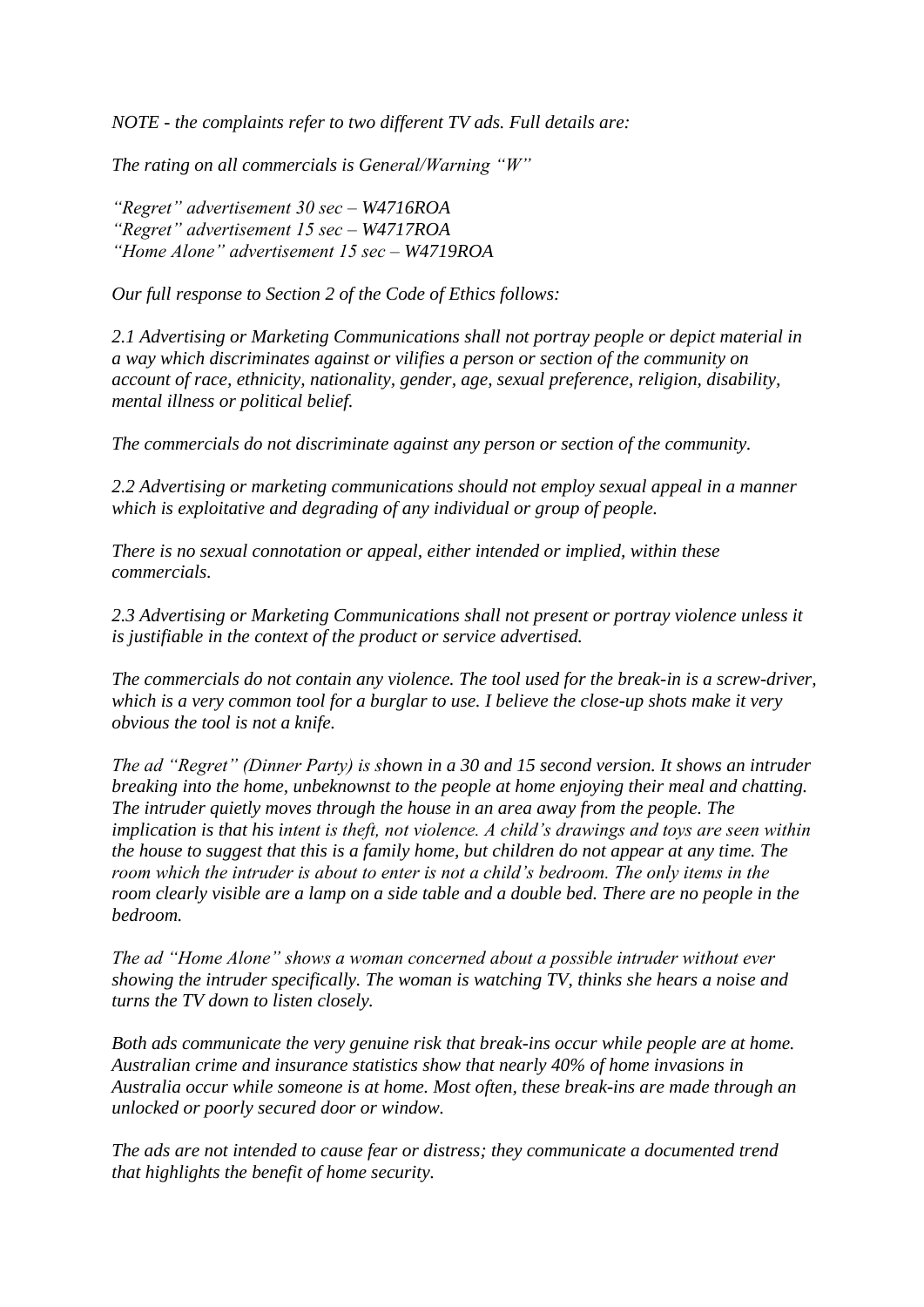*2.4 Advertising or Marketing Communications shall treat sex, sexuality and nudity with sensitivity to the relevant audience.*

*There is no reference to sexual activity or nudity within these commercials.*

*2.5 Advertising or Marketing Communications shall only use language which is appropriate in the circumstances (including appropriate for the relevant audience and medium). Strong or obscene language shall be avoided.*

*There is no inappropriate or offensive language in these commercials.*

*2.6 Advertising or Marketing Communications shall not depict material contrary to Prevailing Community Standards on health and safety.*

*The commercials do not contain any content relevant to community health and safety standards.*

## **THE DETERMINATION**

The Advertising Standards Board (the "Board") considered whether this advertisement breaches Section 2 of the AANA Code of Ethics (the "Code").

The Board noted the complainants' concerns that the advertisement depicts scenes that are alarming and distressing particularly to children.

The Board viewed the advertisement and noted the advertiser's response.

The Board considered whether the advertisement was in breach of Section 2.3 of the Code. Section 2.3 states: "Advertising or Marketing Communications shall not present or portray violence unless it is justifiable in the context of the product or service advertised".

The Board noted that there are two versions of the television advertisement. The first one 'Regret" depicts two couples having a dinner party at home while an intruder breaks into a separate part of the house. The second one "Home Alone" shows an older woman at home on her own who hears a noise and look concerned as to what it might be. Both advertisements feature the voice-over line: "when will you regret not insisting on Crimsafe."

The Board noted the Practice Note to the Code which states that "The Board has also found that a strong suggestion of menace presents violence in an unacceptable manner and breaches this section of the Code"

In this case, the Board considered that the depiction of an intruder entering a home while the occupants are present is menacing but in the context of a safety product designed to make the home safer, the Board considered that the advertisement uses an acceptable level of menace which is justifiable and relevant to the product.

The Board noted the complainants' concerns that the advertisements are alarming and cause distress for young viewers. The Board noted that the advertisements have been given a 'W'